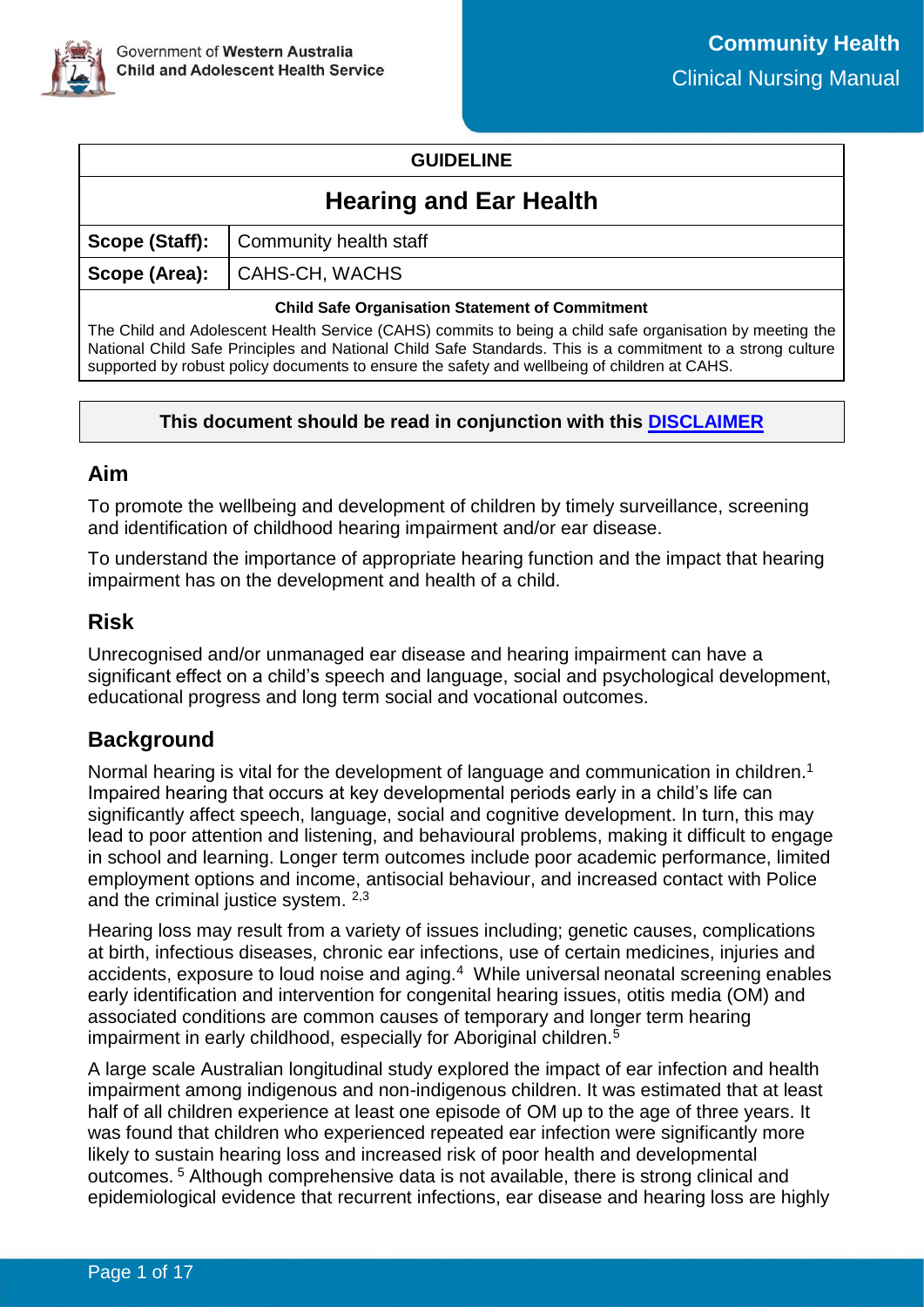prevalent among Aboriginal children. <sup>6</sup>Aboriginal populations have the highest rates of severe and persistent OM described in the medical literature.<sup>7</sup>

The *WA Child Ear Health Strategy 2017-2021* promotes a strong focus on all children aged 0-5 years to achieve change in prevention, early intervention and effective management.<sup>8</sup> Subsequently, the Western Australian Auditor General recommended additional screening and prevention activity to address the burden of ear disease among Aboriginal children.<sup>9</sup>

The *Child Ear Health Services: Co-Design Framework* has been developed by WA Country Health Service (WACHS) in collaboration with Child and Adolescent Health Service (CAHS) and the Aboriginal Health Council of WA (AHCWA). This resource provides information for clinicians regarding the co-design process to engage Aboriginal families and communities as co-leaders, in the planning and designing of services to meet people's needs. (*see link in Related WACHS Resources)*

# **Key Points**

- The schedule for ear health and hearing screening for WA children is outlined in Table 1 (page 5) in this document.
- Hearing screening should only be performed by community health staff who have undertaken appropriate CAHS-CH or WACHS (or equivalent) training and been deemed competent in the procedures.
- Hearing risk factors are identified at each universal contact.
- Children with identified concerns are offered referral, liaison, and advocacy as required.
- Families will be provided with key health education messages to promote ear health and hearing as appropriate to their circumstances, and strategies to support prevention, early detection and management (See Appendix A).
- Staff to conduct screening in accordance with the otoscopy, audiometry and tympanometry procedures in the Community Health Manual.
- Regular and opportunistic ear health screening for Aboriginal children aged  $0 5$ years is critical to enabling early identification of abnormalities, preventing ear disease and optimising health and development.

# **Development of hearing**

Auditory development in the foetus and infant has its own defined sequence. Structural parts of the ears develop in the first 20 weeks of gestation, and the neurosensory part of the auditory system develops primarily after 20 weeks' gestational age. The auditory system becomes functional at around 25 weeks' gestation, when the foetus is able to detect and interpret sounds heard in the womb.  $10,11$  At birth, infants show a preference for their mother's voice.

The neural connections required to receive, recognise and react to a range of sounds, such as language and music, are functioning between 28-30 weeks' gestational age.<sup>11</sup> This process begins during the final 10-12 weeks of gestation and continues for several years after birth.<sup>11</sup> Infants who have not been adequately exposed to a range of frequencies in utero will experience two months of language delay due to insufficient tuning of hair cells.<sup>11</sup>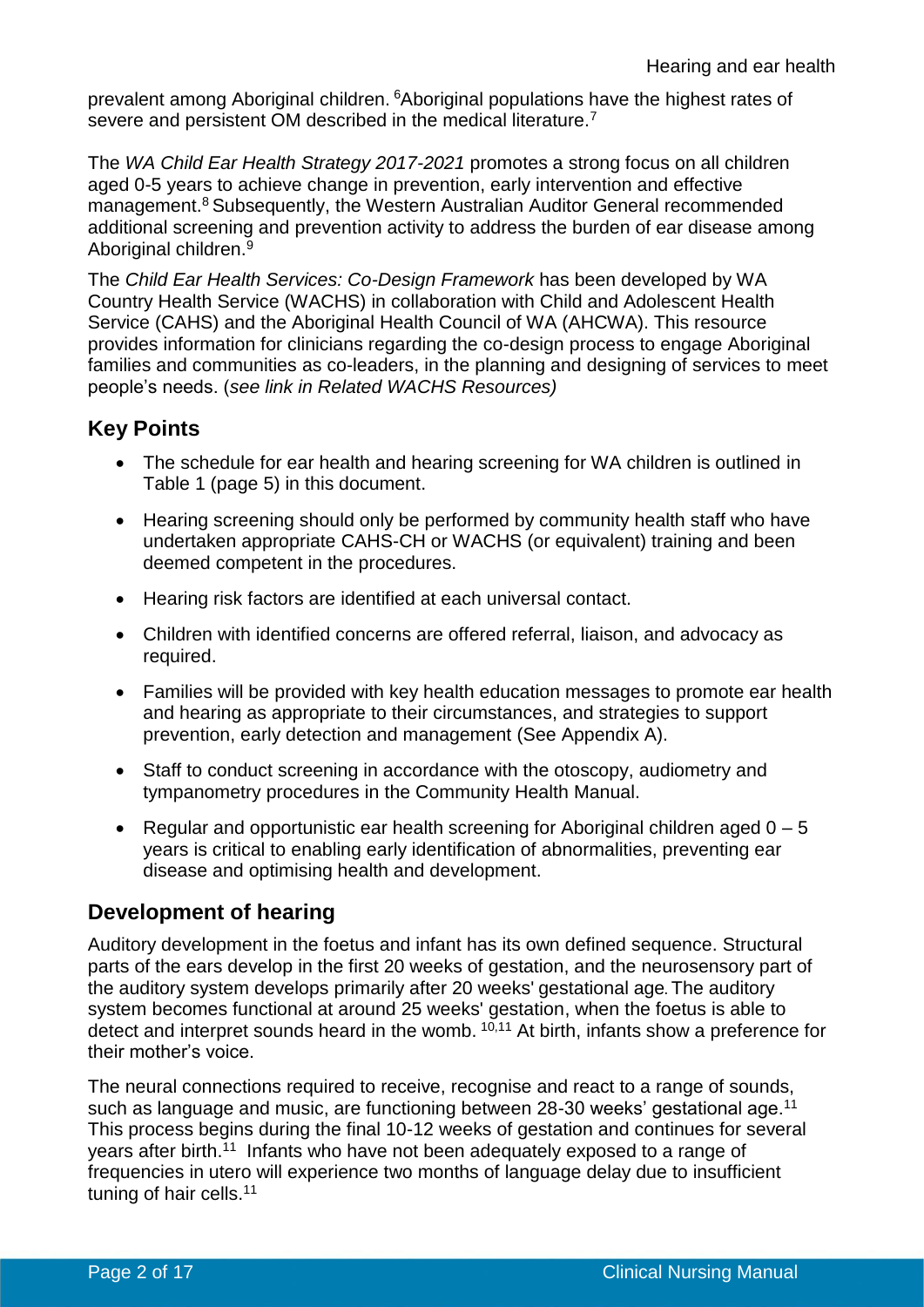A child gradually learns how to integrate hearing into their developing language. From a very young age, children must be exposed to speech at close proximity for normal hearing to develop. Through this exposure, infants learn about a wide range of different sounds adding greatly to their understanding of their environment and capacity to interact with it in a meaningful way.<sup>12</sup> The sounds an infant makes are also affected by what they hear.

Listening is the learned use of hearing. Listening skills include the ability to discriminate between the frequency, duration and rhythm of different sounds, hearing in the presence of background noise, accurate interpretation of the meaning of the sound and the ability to concentrate or pay attention. <sup>12</sup>

# **Hearing loss and disorders of the ear**

There are three types of hearing loss, categorised as conductive, sensorineural or mixed.<sup>1</sup> Hearing loss may be congenital or acquired.

## *Conductive hearing loss*

Conductive hearing loss is caused by a physical blockage or mechanical problem which interferes with sound transmission through the outer or middle ear. Conductive hearing loss is usually acquired, with causes including wax blockage, foreign object in ear canal, various forms of OM, perforated ear drum and a break in one of the ossicles. Most of these conditions can be treated and corrected by medical or surgical intervention, and/or use of amplification. 1

#### *Sensorineural hearing loss*

Sensorineural hearing losses are caused by damage to the hair cells of the inner ear, the auditory nerve or brain. Sensorineural hearing loss is considered to be permanent; however, most cases can be assisted with amplification. Tinnitus is common among those with sensorineural hearing loss.<sup>1</sup>

The more common causes of sensorineural hearing losses include noise exposure, aging, meningitis, genetic factors, certain drugs, certain pre-natal conditions and some viruses. 1

## *Mixed hearing loss*

Mixed hearing loss is a combination of conductive and sensorineural hearing loss. Children with mixed hearing loss require management for the cause of the conductive loss, and will likely require medical and/or surgical intervention as well.<sup>1</sup>

*Refer to Appendix B for information regarding the grades of hearing loss in children.*

# **Otitis media**

Otitis media (OM) refers to inflammation and infection of the middle ear space. It is a complex condition that is associated with both illness and hearing loss, and is best considered as a spectrum of diseases that ranges from mild (OM with Effusion) (OME) to severe (Chronic Suppurative Otitis Media (CSOM) (See Appendix C for more information). At some time, every child from all populations, will experience episodic OME, and most children will experience at least one episode of acute OM (AOM). In developed countries, spontaneous improvement will occur in most children. However, children who suffer frequent episodic AOM or persistent OME, which is usually a problem in the first six years, are of concern, with spontaneous resolution more likely in older children. Children who develop CSOM (the most severe form of OM) are most likely to experience problems as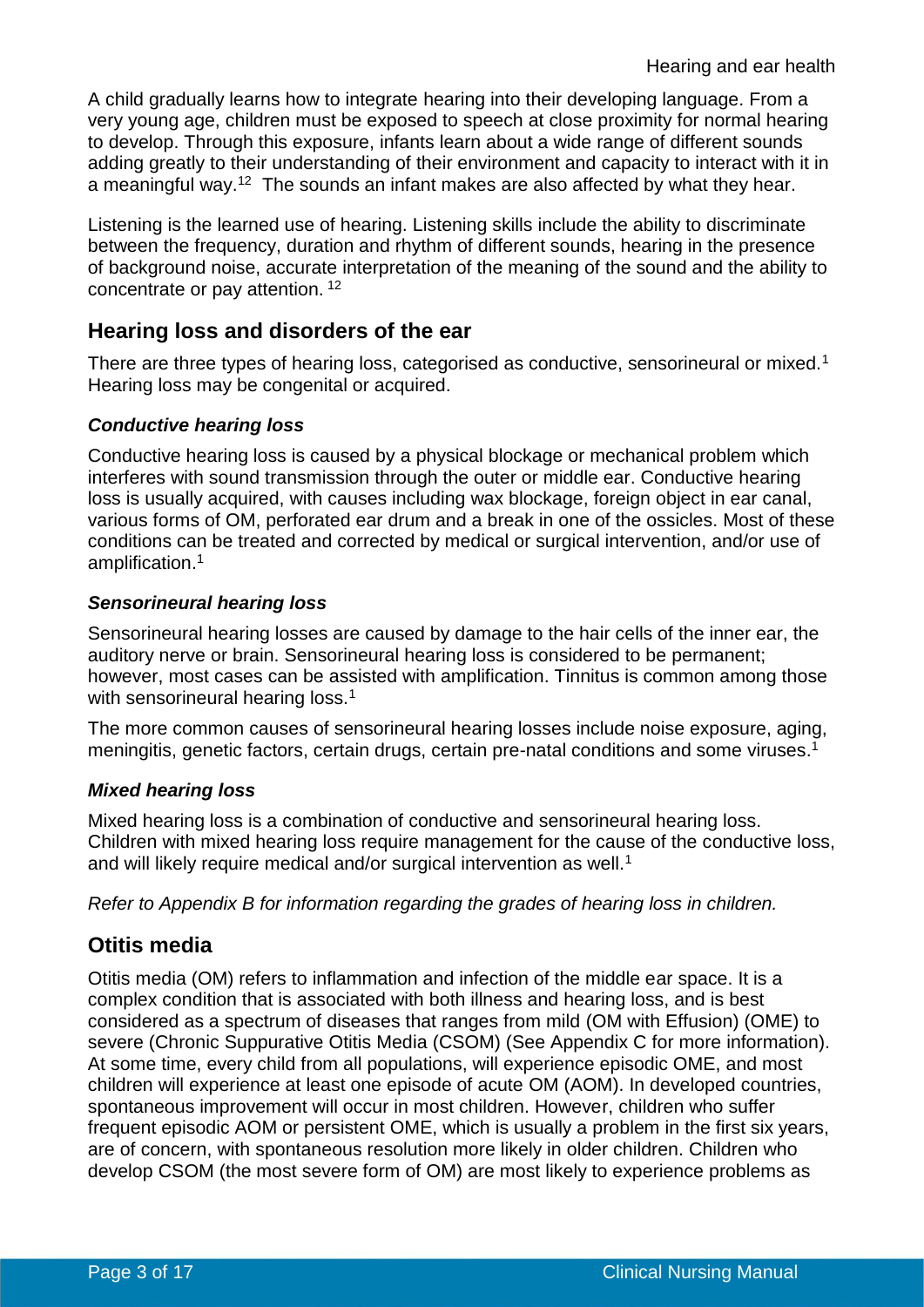adults. Unfortunately, for some of these affected individuals, OM, and its associated hearing loss, is a lifelong problem.<sup>7</sup>

AOM is either self-limiting or can be treated effectively with antibiotics. OM may become recurrent and/or lead to perforation of the ear drum. Recurrence may lead to OME, or 'glue ear' with associated (reversible) hearing impairment. When an ear drum perforates and does not heal, pathogens (such as Pseudomonas aeruginosa and Staphylococcus aureus) may become established, resulting in CSOM. This condition may persist for months and years, leading to destruction of the bone in and around the ear and permanent hearing loss. <sup>13</sup> Ongoing infection may indicate an ear cyst or cholesteatoma in the middle ear and can be life threatening. <sup>1</sup> Specialist intervention may be required for those afflicted by chronic ear disease including audiology, speech pathology and surgery. <sup>13</sup>

CSOM and persistent OME, often termed 'ear disease' are associated with poor social determinants and poverty. Australian Aboriginal children have among the highest prevalence of ear disease in the world.<sup>3</sup> Others at risk include; those with Down Syndrome, unrepaired cleft palate or cranio-facial disorders, and children from refugee backgrounds or migrants from high risk countries.<sup>13</sup>

Prevalence of CSOM above 4% is considered to be a serious public health issue by the World Health Organisation. In some WA Aboriginal communities with poor living conditions, the prevalence is significantly higher.<sup>1</sup> It is estimated that Aboriginal children experience up to 32 months of conductive hearing loss in their first five years of life, leading to long impact on speech and language, educational and vocational outcomes.<sup>1</sup> It has been found that up to 90% of Aboriginal prison inmates have hearing loss.<sup>3</sup> Further, in some areas such as rural and remote Aboriginal communities, the clinical course of OM involves early age of onset, long duration and high prevalence of severe disease.<sup>7</sup>

# **Risk Factors**

Risk factors for hearing impairment or loss: 1,14

- Recurrent or persistent OME
- CSOM
- Family history of congenital, sensorineural hearing loss
- History of rubella, cytomegalovirus, toxoplasmosis, syphilis or herpes during pregnancy
- Dysmorphic deviations: e.g., low set ears, skin tags, accessory tragi, malformed auricles, auricular sinus, peri auricular sinus
- Hyperbilirubinemia requiring exchange transfusion
- Birthweight less than 1500gms
- Genetic syndromes known to include sensory hearing loss, e.g., Down's Syndrome
- Head trauma with fractured temporal bone
- Infectious diseases e.g., measles, mumps and rubella
- Ototoxic medication, e.g. gentamycin
- Neurodegenerative disease, e.g., Friedrich's ataxia.
- Use of portable music players.<sup>15</sup>

Risk factors for OM 1,4,13

• Craniofacial abnormalities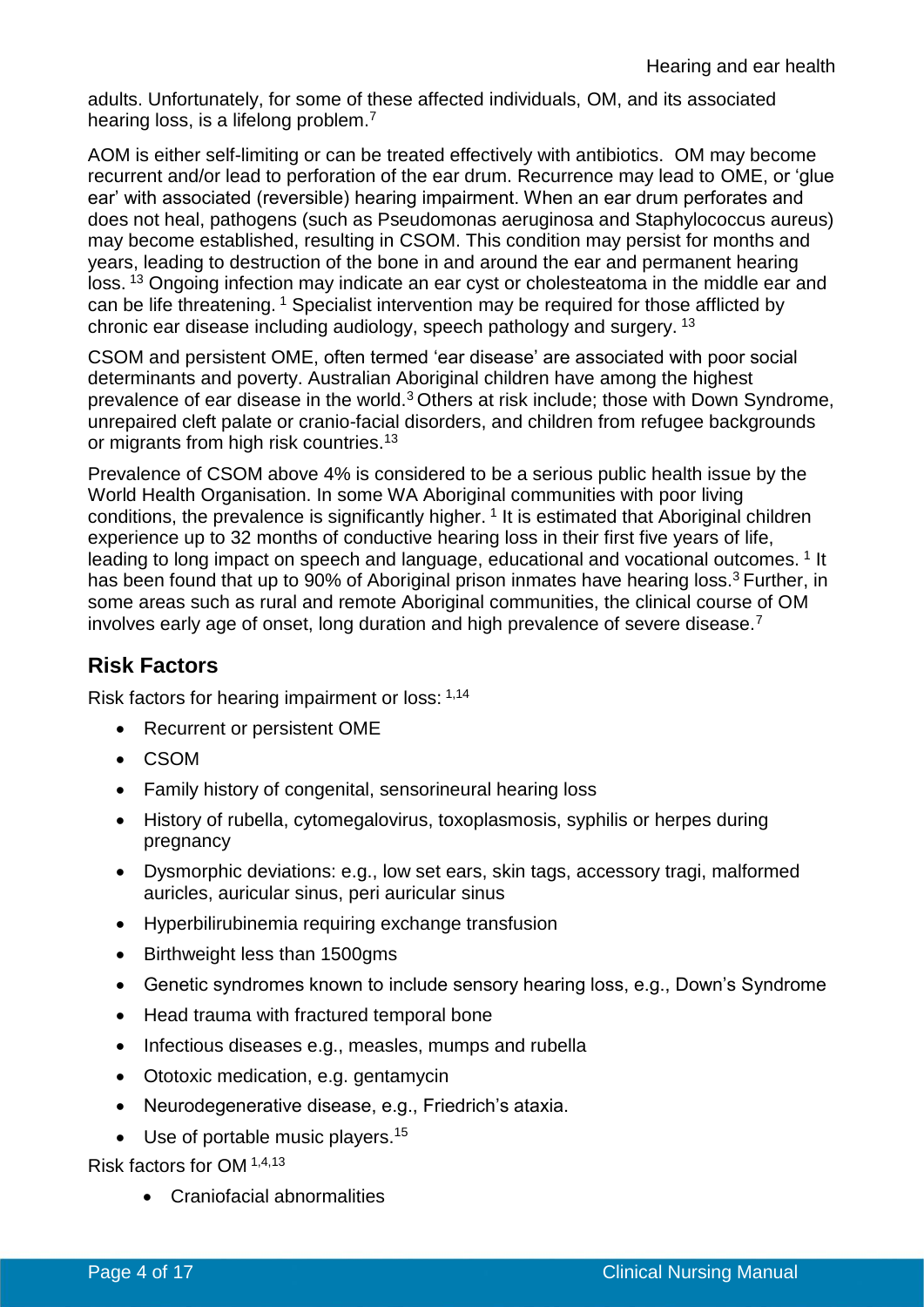- Infected or enlarged adenoids
- Socio economic disadvantage
- Premature birth
- Not breastfed
- Nutritional deficiencies
- Aboriginal children, especially those residing in remote communities
- Household overcrowding
- Poor hygiene
- Inadequate access to running water
- Poor waste removal and/or poorly functioning sewerage
- Second-hand cigarette smoke.

The following are considered red flag signs of possible hearing problems: <sup>12</sup>

- Lack of awareness of usual environmental sounds
- Less or no vocalising after early babbling or poor or monotonous vocalisations, talking too loudly
- Inattentiveness
- Recurrent ear infections/and or ear discharge
- Not responding when called
- Listening to TV/electronic devices at a loud volume.

## **Table 1. Schedule of hearing and ear health screening for WA children**

|                                                 | <b>All children</b>          | <b>Aboriginal children</b>                             |
|-------------------------------------------------|------------------------------|--------------------------------------------------------|
| <b>Birth</b>                                    | Newborn hearing<br>screening | Newborn hearing<br>screening                           |
| $0-14$ days<br>Universal child health contact   | Screening questions          | Screening questions                                    |
| 8 weeks<br>Universal child health contact       | Screening questions          | Screening questions<br>Otoscopy<br>Tympanometry        |
| 4 months<br>Universal child health contact      | Screening questions          | <b>Screening questions</b><br>Otoscopy<br>Tympanometry |
| 12 months<br>Universal child health contact     | Screening questions          | Screening questions<br>Otoscopy<br>Tympanometry        |
| 2 years<br>Universal child health contact       | Screening questions          | Screening questions<br>Otoscopy<br>Tympanometry        |
| <b>School Entry Health</b><br><b>Assessment</b> | Screening questions a        | Screening questions                                    |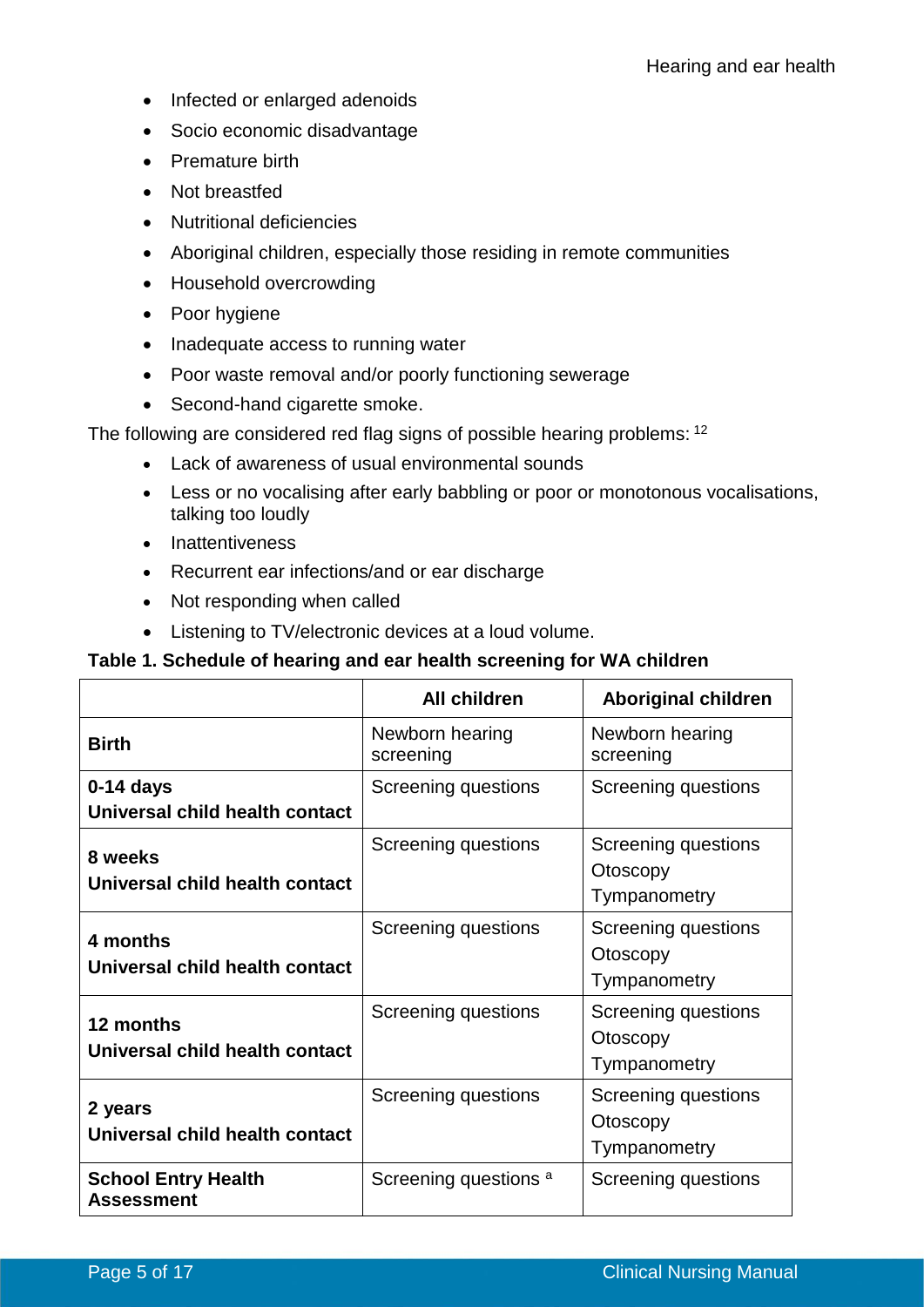| Universal child health contact   Otoscopy |              | Otoscopy     |
|-------------------------------------------|--------------|--------------|
|                                           | Audiometry b | Tympanometry |
|                                           |              | Audiometry b |

- a. Screening questions includes questions included in CHS 409 and asking teacher about concerns for individual children.
- b. Audiometry used as developmentally appropriate for children from 3 years.<sup>2</sup>

#### **In addition, hearing and ear health screening will occur in the following situations:**

- **Annual ear health screening** will be conducted in school settings for all Aboriginal children attending **Pre-primary and Year 1**. Note; where SEHA is conducted in Preprimary, additional screening will not be required in that year unless clinically identified.
- In accordance with the **WACHS Enhanced Child Health Schedule** (WACHS only), additional screening will be conducted for vulnerable clients 0-5 years as defined.
- **Opportunistic** ear health screening will be conducted for Aboriginal children and other children at risk attending child health services and programs for reasons outside the universal contact schedule.
- **Primary health care as Universal Plus contacts.** Ear health assessments can be conducted for any children in child health, primary school and secondary school settings in response to concerns from families, clients or teachers, as indicated.

# **Collecting hearing and ear health history**

Screening questions (below in Table 2) are suggestions for asking age appropriate questions of parents or caregivers to gather history about children's hearing and ear health. Further health history as relevant for individual children may be based on risk factors (see page 4).

#### **Table 2. Screening questions and observations**

| $0 - 14$ days           | Did baby have a newborn hearing screen?                                                                    |  |  |  |
|-------------------------|------------------------------------------------------------------------------------------------------------|--|--|--|
| <b>Universal</b>        | Did baby pass or was s/he referred on their newborn hearing screen?                                        |  |  |  |
| child health            | Does baby recognise her/his mother's voice?                                                                |  |  |  |
| contact                 | Does an awake baby jump at sudden, loud noises like a door slamming or<br>a dog barking nearby?            |  |  |  |
|                         | Does baby cry at very loud sounds?                                                                         |  |  |  |
|                         | Do sudden, loud noises wake the baby?                                                                      |  |  |  |
|                         | <b>Observations</b>                                                                                        |  |  |  |
|                         | May 'corner' eyes reflexively to side of noise<br>$\bullet$                                                |  |  |  |
|                         | Shows preference to mother's voice<br>$\bullet$                                                            |  |  |  |
| 8 weeks                 | Do sudden loud noises wake the baby?                                                                       |  |  |  |
| Universal               | Does the baby cry at very loud noises?                                                                     |  |  |  |
| child health<br>contact | When baby is awake, does s/he jump at sudden, loud noises like a door<br>slamming or a dog barking nearby? |  |  |  |
|                         | Does baby calm for a short time when s/he hears your voice?                                                |  |  |  |
|                         | Are you worried about your baby's hearing?                                                                 |  |  |  |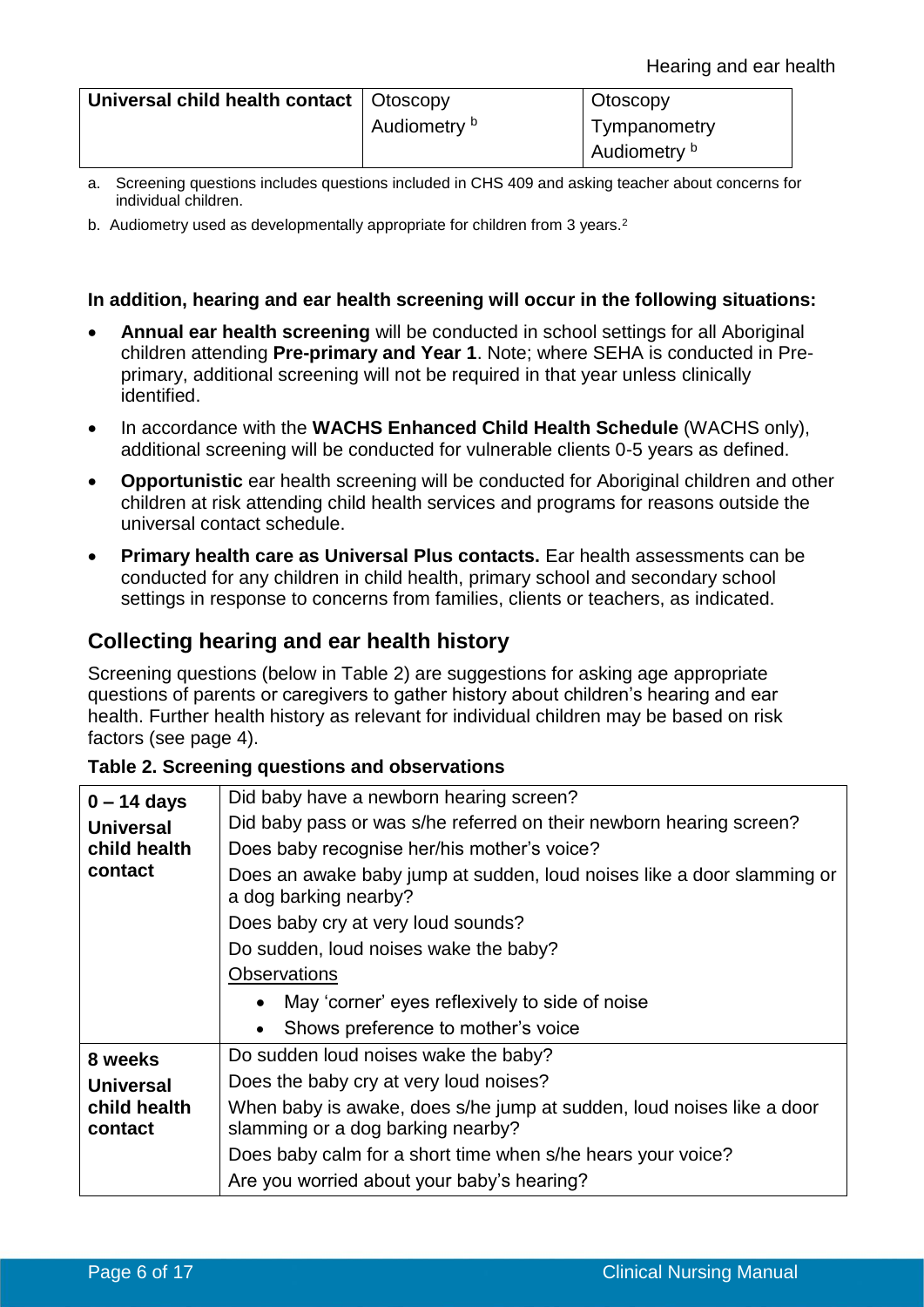|                              | <b>Observations</b>                                                                                                                  |  |  |  |
|------------------------------|--------------------------------------------------------------------------------------------------------------------------------------|--|--|--|
|                              | Turns head or eyes to sound at ear level                                                                                             |  |  |  |
|                              | May move head from side to side if searching for sound source<br>$\bullet$                                                           |  |  |  |
|                              | Quietens or smiles at sound of familiar voice before being touched.                                                                  |  |  |  |
| 4 months<br><b>Universal</b> | Does baby sometimes turn her/his eyes or start to turn her/his head to<br>see where a noise comes from?                              |  |  |  |
| child health<br>contact      | Does your baby quieten or smile at the sound of your voice when s/he<br>can't see you?                                               |  |  |  |
|                              | Is baby distracted from feeding by moderately loud sounds nearby?                                                                    |  |  |  |
|                              | Does baby make a variety of babbling sounds?                                                                                         |  |  |  |
|                              | Does baby enjoy playing with noisy toys or objects?                                                                                  |  |  |  |
|                              | Are you worried about your baby's hearing?                                                                                           |  |  |  |
|                              | <b>Observations</b>                                                                                                                  |  |  |  |
|                              | Turns head or eyes to sound at ear level                                                                                             |  |  |  |
|                              | May move head from side to side if searching for sound source                                                                        |  |  |  |
|                              | Vocalises in synchrony to language of caregiver.                                                                                     |  |  |  |
|                              | Signs of Possible Hearing Loss <sup>7</sup>                                                                                          |  |  |  |
|                              | 3-6 months - Not communicating by vocalising or eye gaze. Not                                                                        |  |  |  |
|                              | starting to babble. <sup>7</sup>                                                                                                     |  |  |  |
| $6 - 9$ months               | Does your baby turn immediately to a familiar voice across the room?                                                                 |  |  |  |
| <b>Additional</b>            | Does baby enjoy playing with noisy toys or objects?                                                                                  |  |  |  |
| contact (as                  | Are you worried about your baby's hearing?                                                                                           |  |  |  |
| appropriate)                 | <b>Observations</b>                                                                                                                  |  |  |  |
|                              | Listens to voice when person is not in view                                                                                          |  |  |  |
|                              | Locates sound made above and below ear level                                                                                         |  |  |  |
|                              | Turns to sound, particularly voice                                                                                                   |  |  |  |
|                              | Signs of Possible Hearing Loss                                                                                                       |  |  |  |
|                              | 9 months - Poor feeding or oral co-ordination. No gestures<br>(pointing, showing, waving). No 2-part babble (e.g. gaga) <sup>7</sup> |  |  |  |
| 12 months                    | Does baby show pleasure when hearing sounds like food being prepared                                                                 |  |  |  |
| <b>Universal</b>             | or kids coming home?                                                                                                                 |  |  |  |
| child health                 | Does baby copy words and sounds?                                                                                                     |  |  |  |
| contact                      | Does baby respond when you call from another room?                                                                                   |  |  |  |
|                              | Does s/he respond when you say no or bye-bye not using visual<br>gestures?                                                           |  |  |  |
|                              | Does s/he show a quick response to his/her name or other familiar<br>words?                                                          |  |  |  |
|                              | Has s/he had many ear infections or colds?                                                                                           |  |  |  |
|                              | Are you worried about your child's hearing?                                                                                          |  |  |  |
|                              | <b>Observations</b>                                                                                                                  |  |  |  |
|                              | Knows and turns to own name                                                                                                          |  |  |  |
|                              | Locates sound in any direction                                                                                                       |  |  |  |
|                              | Babbles loudly in conversation style                                                                                                 |  |  |  |
|                              | <b>Signs of Possible Hearing Loss</b>                                                                                                |  |  |  |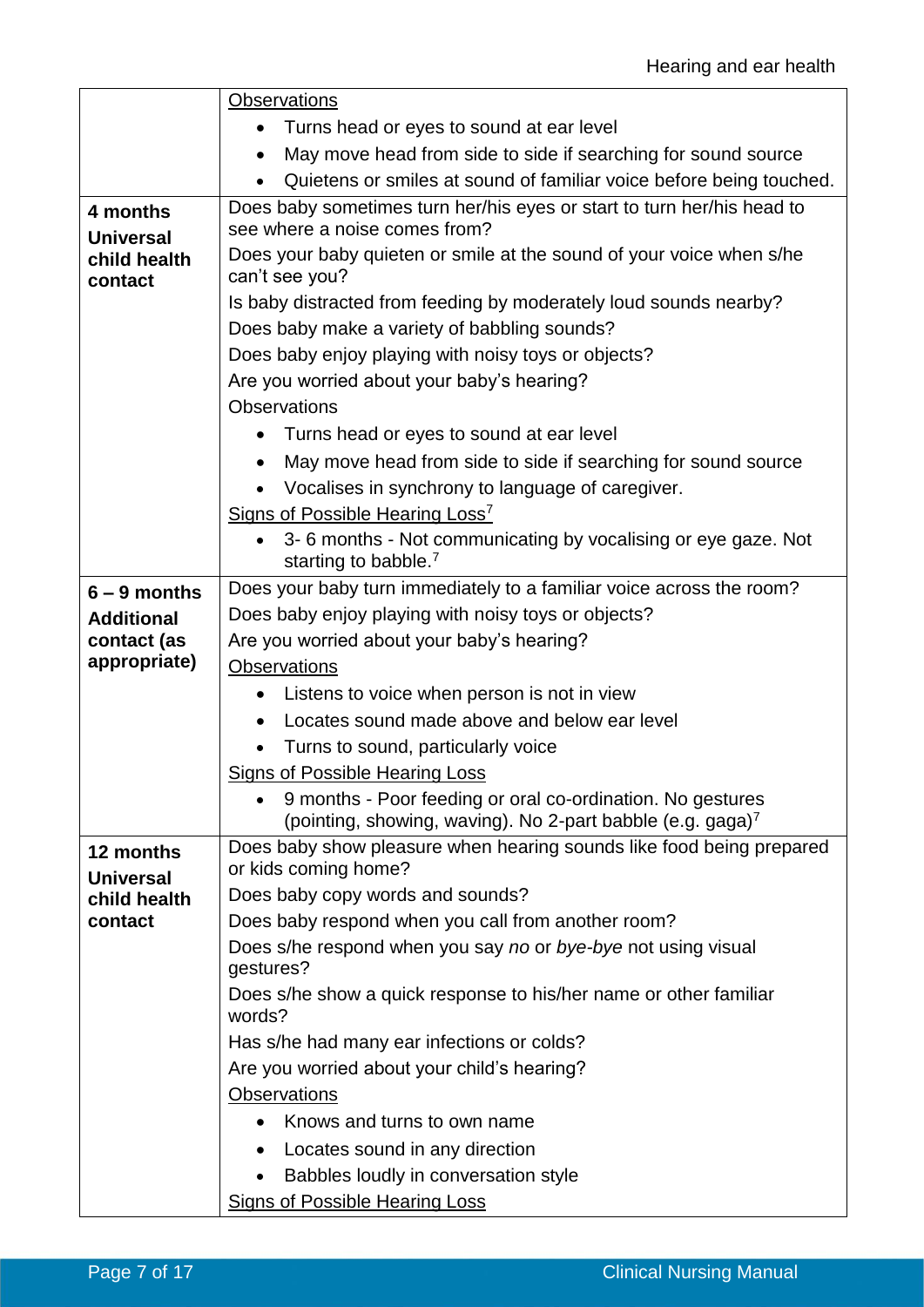|                                  | Not babbling. No babbled phrases that sound like talking. <sup>7</sup><br>$\bullet$                              |  |  |  |
|----------------------------------|------------------------------------------------------------------------------------------------------------------|--|--|--|
| 18 months                        | Does your baby use 10-20 recognisable words?                                                                     |  |  |  |
| <b>Additional</b>                | Does your baby 'talk' with a mixture of babble and words?                                                        |  |  |  |
| contact (as                      | Does baby sing along to familiar songs?                                                                          |  |  |  |
| appropriate)                     | Has s/he had many ear infections or colds?                                                                       |  |  |  |
|                                  | Are you worried about your child's hearing?                                                                      |  |  |  |
|                                  | <b>Observations</b>                                                                                              |  |  |  |
|                                  | Listens and responds to people talking to them                                                                   |  |  |  |
|                                  | Does your child listen with interest to general conversation?                                                    |  |  |  |
| 2 years                          | Is s/he saying 50 or more recognisable words                                                                     |  |  |  |
| <b>Universal</b>                 | Can s/he put two or more words together to make a simple sentence?                                               |  |  |  |
| child health<br>contact          | Has s/he had many ear infections or colds?                                                                       |  |  |  |
|                                  | Are you worried about your child's hearing?                                                                      |  |  |  |
|                                  | Observations                                                                                                     |  |  |  |
|                                  | Direct localisation of sounds to side, above and below.                                                          |  |  |  |
|                                  | <b>Signs of Possible Hearing Loss</b>                                                                            |  |  |  |
|                                  | 20 months – Only pointing or using gestures (i.e. not speaking). No                                              |  |  |  |
|                                  | clear words. Cannot understand short requests.                                                                   |  |  |  |
|                                  | 24 months - Using < 50 words, not following simple requests. Not                                                 |  |  |  |
|                                  | putting words together. Most of what is said is not easily                                                       |  |  |  |
|                                  | understood. $7$                                                                                                  |  |  |  |
| 3 years                          | Does your child speak sentences and use many different words?                                                    |  |  |  |
| <b>Additional</b>                | Has s/he had many ear infections or colds?                                                                       |  |  |  |
| contact (as                      | Are you worried about your child's hearing?                                                                      |  |  |  |
| appropriate)                     | <b>Observations</b>                                                                                              |  |  |  |
|                                  | Answers and asks simple questions                                                                                |  |  |  |
|                                  | Speech understandable, but has many immature sound<br>substitutions                                              |  |  |  |
|                                  | <b>Signs of Possible Hearing Loss</b>                                                                            |  |  |  |
|                                  | 30 months – No two-word combinations                                                                             |  |  |  |
|                                  |                                                                                                                  |  |  |  |
|                                  | 36 months- Speech difficult to understand. No simple sentences. <sup>7</sup><br>$\bullet$                        |  |  |  |
| 4 years                          | Has anyone in your family had childhood hearing problems?                                                        |  |  |  |
| <b>Universal</b><br>child health | Has your child had repeated ear infections, discharged from ears, hearing<br>loss, grommets or an ear operation? |  |  |  |
| contact                          | Has your child ever had medical care for ears or hearing?                                                        |  |  |  |
| <b>(Questions as</b>             | Do you have any concerns or worries about your child's hearing or ears?                                          |  |  |  |
| used in                          | Observation                                                                                                      |  |  |  |
| <b>CHS409)</b>                   | Has completely intelligible speech                                                                               |  |  |  |
|                                  | <b>Signs of Possible Hearing Loss</b>                                                                            |  |  |  |
|                                  | Speech difficult to understand. Not following directions with 2                                                  |  |  |  |
|                                  | steps. $7$                                                                                                       |  |  |  |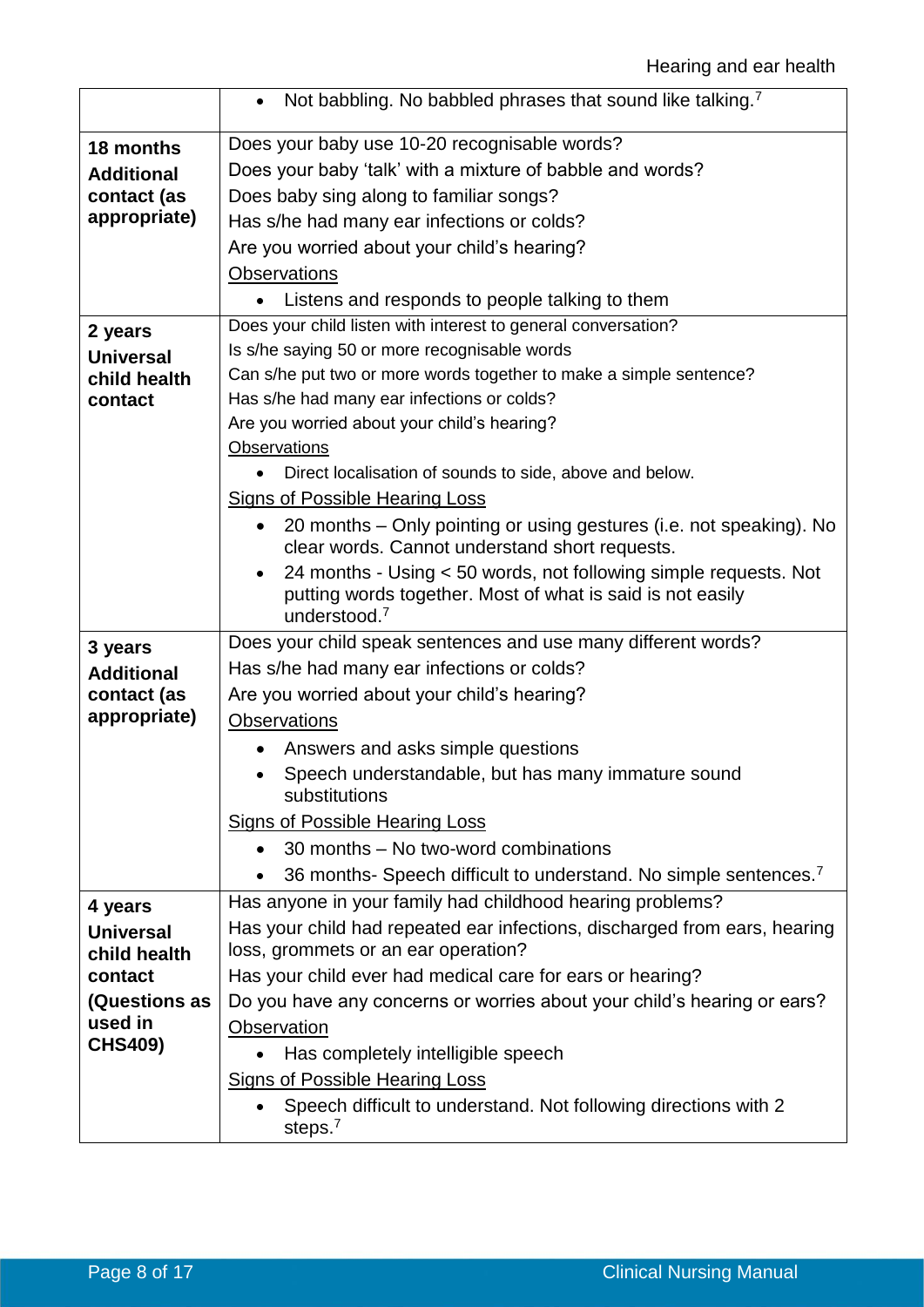# **Follow up and referral pathway**

Staff will comply with the specific follow-up and referral processes identified in the individual hearing and ear health procedures.

### **References**

- 1. Coates H, Kong K, Mackendrick A, Bumbak P, Perry C, Friedland P, Morris P & Chunghyeon O. *Aboriginal, Torres Strait Islander and Pacific Islander Ear Health Manual*. Perth: Garnett Passe and Rodney Williams Foundation, 2020.
- 2. Burns J & Thomson N. *Review of ear health and hearing among Indigenous Australians*. Perth: Edith Cowan University, Australian Indigenous *HealthInfoNet*, 2013.
- 3. Sibthorpe B, Agostino J, Coates H, Weeks S, Lehmann D, Wood M, Lannigan F & McAullay D. Indicators for continuous quality improvement for otitis media in primary health care for Aboriginal and Torres Strait Islander children, *Australian Journal of Primary Health,* 2017, 23: 1-9.
- 4. Australian Institute of Health and Welfare. *Australia's health 2018. Australia's health series No. 16 AUS 221*. Canberra: AIHW, 2018.
- 5. Yiengprugsawan V, Hogan A & Strazdins L. Longitudinal analysis of ear infection and hearing impairment: findings from 6-year prospective cohorts of Australian children, *BMC Pediatrics*, 2013, 13-28.
- 6. Australian Government. *Ear disease in Aboriginal and Torres Strait Islander children*. Resource sheet No. 35 by the Closing the Cap Clearinghouse, 2014
- 7. Technical Advisory Group. Otitis Media in Aboriginal and Torres Strait Islander Children. Darwin: Menzies School of Health Research; 2020
- 8. Government of Western Australia, Aboriginal Health Council of WA, Rural Health West, Telethon Kids Institute (Wesfarmers Centre of Vaccines & Infectious Diseases) & WA Primary Health Alliance. *WA Child Ear Health Strategy*. Perth, 2017.
- 9. Office of the Auditor General Western Australia. Improving Aboriginal Children's Ear Health (Report 23, June 2018-19). Perth: Office of the Auditor General Western Australia, 2019.
- 10. Duderstadt K. Pediatric examination: An illustrated handbook. 2nd ed: Elsevier Health Sciences; 2014.
- 11. Graven SN, Browne JV. Auditory Development in the Fetus and Infant. Newborn and Infant Nursing Reviews. 2008 12//;8(4):187-93.
- 12. Sheridan MD, Sharma A, Cockerill H. Mary Sheridan's From Birth to Five Years: Children's Developmental Progress. 4th ed. Abingdon, Oxon: Routledge; 2014.
- 13. Department of Health, Western Australia. Otitis Media Model of Care. Perth: System Policy and Planning, Department of Health, Western Australia; 2013.
- 14. Punch R. Incidence, Prevalence, and Aetiology of Childhood Hearing loss. [https://www.deafeducation.vic.edu.au/Resource/fact-sheets/IncPrevAet.pdf.](https://www.deafeducation.vic.edu.au/Resource/fact-sheets/IncPrevAet.pdf) (No date)
- 15. le Clercq C, Goedegebure A, Jaddoe V, Raat H, Baatenburg de Jong R & van der Schroeff M. Association between portable music player use and hearing loss among children of school age in the Netherlands, JAMA Otolaryngology Head Neck Surgery,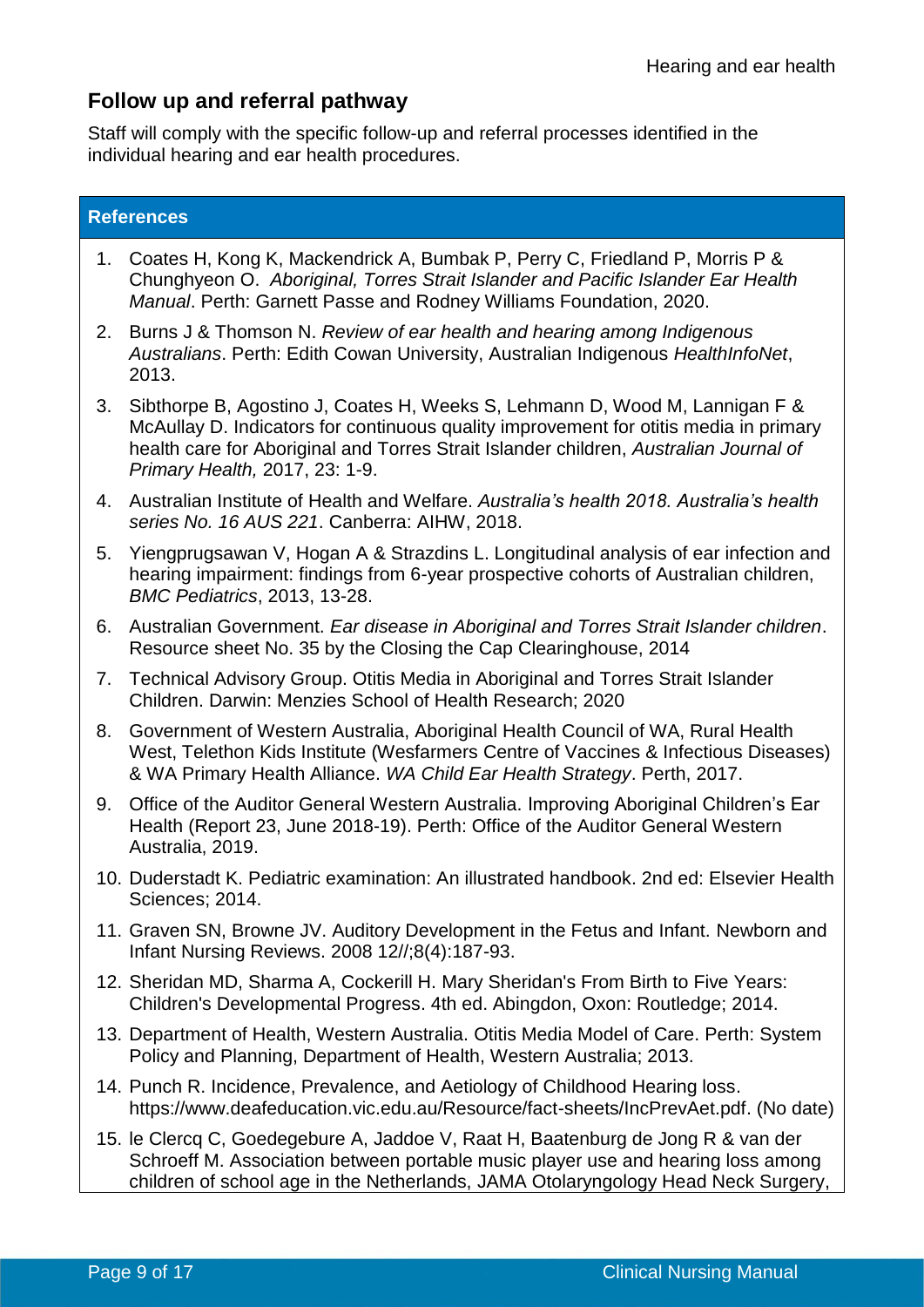#### 2018, 144(8): 668-675.

16. American Speech-Language-Hearing Assoc. Central Auditory Processing Disorder, [https://www.asha.org/PRPSpecificTopic.aspx?folderid=8589943561&section](https://www.asha.org/PRPSpecificTopic.aspx?folderid=8589943561§ion) (Accessed May 6, 2020).

#### **Related policies, procedures and guidelines**

The following documents can be accessed in the **Clinical Nursing Manual** via the [HealthPoint](https://healthpoint.hdwa.health.wa.gov.au/policies/Pages/CACH-Community-Health.aspx) link, [Internet](https://ww2.health.wa.gov.au/About-us/Child-and-Adolescent-Health-Service/Child-and-Adolescent-Community-Health/Professional-resources/Community-Health-Clinical-Nursing-Manual) link or for WACHS staff in the [WACHS Policy](https://healthpoint.hdwa.health.wa.gov.au/policies/Pages/WACHS%20Policy%20Pages/WACHS-Policies.aspx) link

Audiometry

**Otoscopy** 

Physical assessment 0-4 years Guideline

**Tympanometry** 

Universal Contact - [School Entry Health Assessment](http://cahs.hdwa.health.wa.gov.au/__data/assets/pdf_file/0009/137385/4.4.2_School_Entry_Health_Assessment.pdf)

Universal Contacts – 8 week, 4 months, 12 months, 2 years

Vulnerable Populations

The following documents can be accessed in the CAHS-CH [Operational Manual](https://healthpoint.hdwa.health.wa.gov.au/policies/Pages/CACH-Operational-Policies.aspx)

Infection Control manual

The following documents can be accessed in [WACHS Policy](https://healthpoint.hdwa.health.wa.gov.au/policies/Pages/WACHS%20Policy%20Pages/WACHS-Policies.aspx) 

Ear tissue spearing, irrigation and ear drop installation procedure

Enhanced Child Health Schedule

The following documents can be accessed in the [Department of Health Policy Frameworks](https://ww2.health.wa.gov.au/About-us/Policy-Frameworks)

Clinical Governance, Safety and Quality

## **Related CAHS-CH forms**

The following resources and forms can be accessed from the [CAHS-Community Health](https://cahs-healthpoint.hdwa.health.wa.gov.au/cach/forms/Pages/default.aspx)  [Forms](https://cahs-healthpoint.hdwa.health.wa.gov.au/cach/forms/Pages/default.aspx) page on HealthPoint

CHS423 Ear Health Assessment Results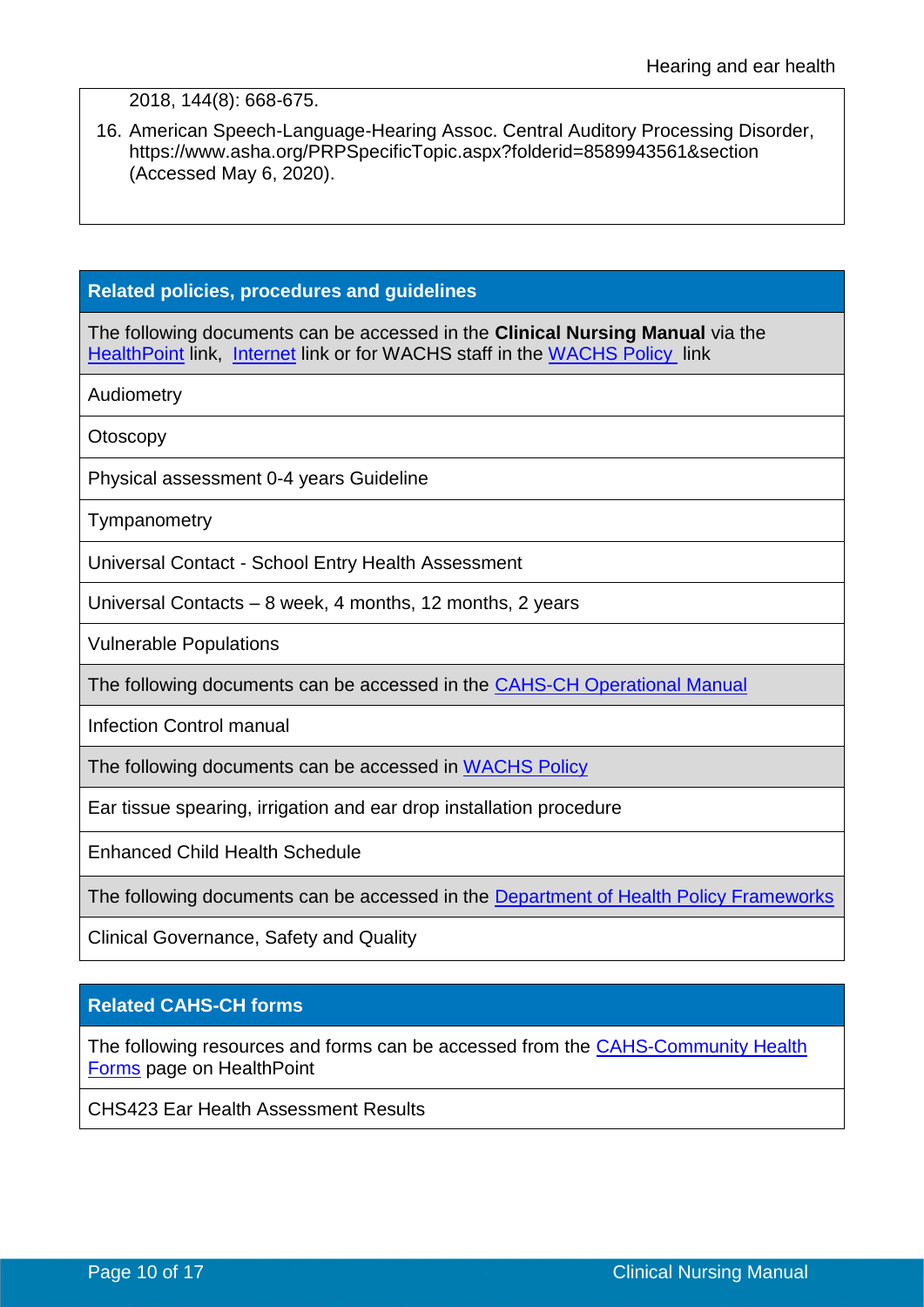#### **Related CAHS-CH resources**

The following resources and forms can be accessed from the [CAHS-Community Health](https://cahs-healthpoint.hdwa.health.wa.gov.au/cach/resources/Pages/default.aspx)  [Resources](https://cahs-healthpoint.hdwa.health.wa.gov.au/cach/resources/Pages/default.aspx) page on HealthPoint

How Children Develop 0-12 years

Aboriginal Child Health Matrix

## **Related WACHS resources**

The following resources can be accessed from WACHS Learning Management System **Capabiliti** 

[Child Ear Health Services: Codesign Framework](https://wacountry.health.wa.gov.au/~/media/WACHS/Documents/About-us/Publications/Child-ear-health-services-Co-design-Framework.PDF) 

Ear Health Module 1 – Overview (EHOV EL1)

Ear Health Module 2 – Otoscopy (EHOT EL1)

Ear Health Module 3 – Tympanometry (EHTT EL1)

Ear Health Module 4 – Play Audiometry (EHPA EL1)

Ear Health Module 5 – Referrals (EHRE EL1)

#### **Related external resources**

Coates H, Kong K, Mackendrick A, Bumbak P, Perry C, Friedland P, Morris P & Chunghyeon O. Aboriginal, Torres Strait Islander and Pacific Islander [Ear Health Manual.](https://gprwmf.org.au/wp-content/uploads/2019_Fourth-Edition-of-the-Aboriginal-Torres-Strait-Islander-and-Pacific-Islander-Ear-Health-Manual.pdf) Perth: Garnett Passe and Rodney Williams Foundation, 2020.

[PLUM and HATS speech resource](https://www.hearhappy.nal.gov.au/training-resources) – Pictures and questions to assist with talking to parents about hearing, speech and language, National Acoustic Laboratories.

[Blow-Breathe-Cough Program.](https://www.hearing.com.au/Hearing-loss/Children-young-adults/Blow-Breathe-Cough) Hearing Australia resources for teachers and early childhood educators to promote ear health.

[Care for Kid's Ears.](http://www.careforkidsears.health.gov.au/internet/cfke/publishing.nsf) A wealth of information and resources for parents, early childhood educators, teachers and health professionals. Includes material in several different language groups.

Book: From Birth to Five Years Practical Developmental Examination. 2014. Ajay Sharma and Helen Cockerill

Book: Mary Sheridan's From Birth To Five Years Children's Developmental Progress. 2014. Ajay Sharma and Helen Cockerill

[Otitis Media Guidelines Smartphone App.](https://www.earandhearinghealth.org.au/projects/om-tag-app) Created by the Centre for Research Excellence in Ear and Hearing Health of Aboriginal and Torres Strait Islander Children. The App is for use by clinicians and health workers who have responsibility for management of OM in Aboriginal and Torres Strait Islander children – in urban, rural and remote populations.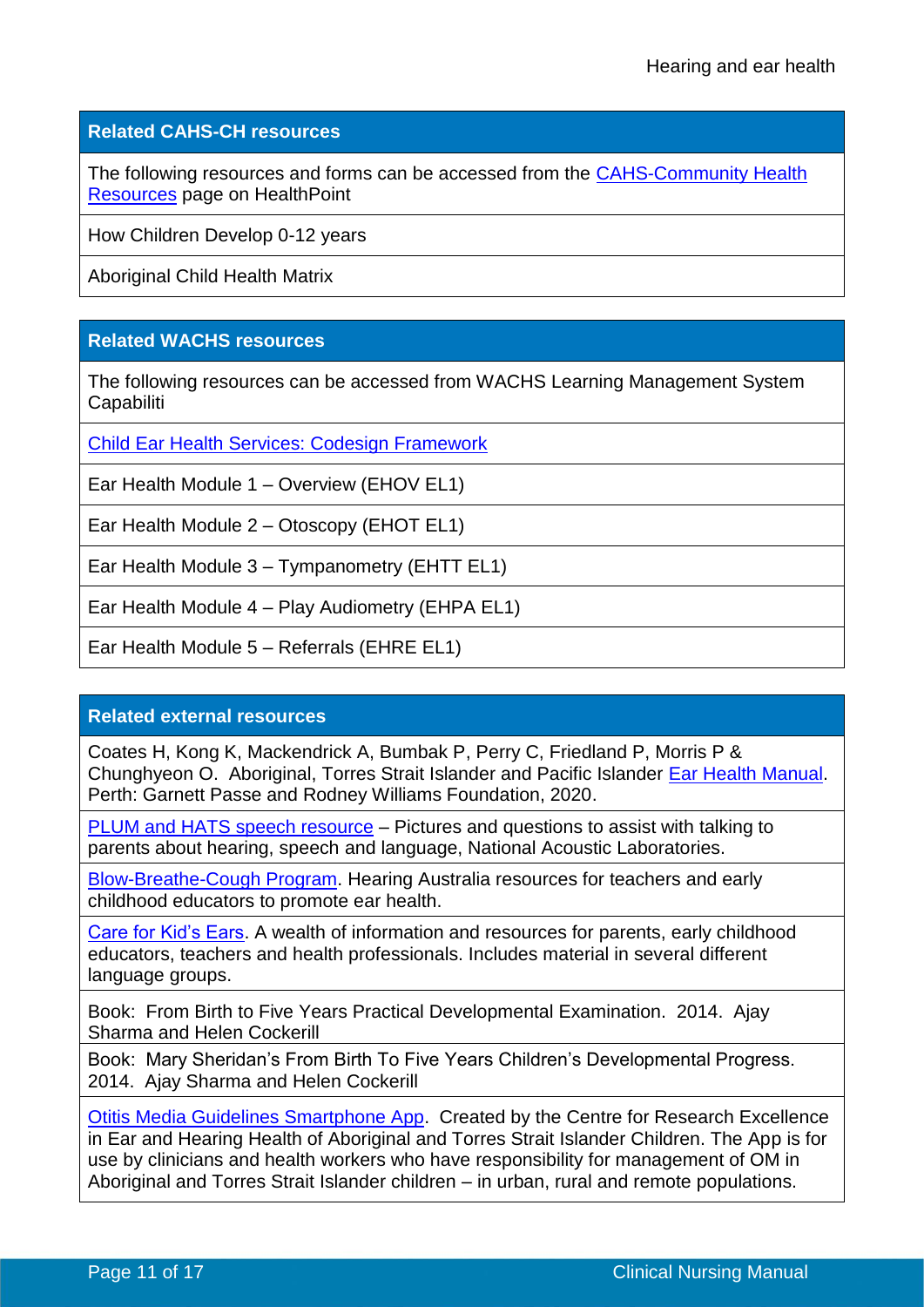# **APPENDIX A: Key health education messages for children, families, schools and communities to promote ear health and hearing**

Key health education messages for all families, children and/or school staff:

- Promote immunisation and provide information about local clinics.
- Encourage family to eat a healthy diet including iron-rich food and crunchy foods to encourage chewing.
- Avoid tobacco smoke, passive smoking, smoking in pregnancy.
- Breastfeed exclusively for the first six months and continue to 12 months.
- Promote good hygiene;
	- o Children and adults to wash hands with soap and water before eating, after going to the toilet, after coughing or wiping nose, before going to bed.
	- o Teach children to blow nose to remove all discharge and dispose of soiled tissues appropriately.
	- o Keep clean with regular showers.
	- o Regularly wash clothes, bed linen and towels.
- Children with ear discharge require nursing or medical assessment.
- Inform parents/caregivers about the importance of prevention, early detection and treatment of OM to prevent associated hearing loss, and poor language, speech, and social skills, and educational disadvantage.<sup>7</sup>
- Encourage Blow-Breathe-Cough activities.

## *Additional Key Education Messages for Aboriginal Families and children:*

- Inform parents/caregivers that the onset of OM may occur within the first weeks or months of life, and that the early onset of OM is associated with high risk of:
	- o Persistent OME throughout early years, recurrent acute OM, and/or CSOM
	- o This may result in hearing loss, language delay, learning difficulties and behaviour problems
	- o Children are at increased risk of AOM during other upper respiratory infections
	- o Children may not always have all signs of OM, such as ear pain.
- Encourage regular health centre attendance for ear examinations, even if their child is well.
- Encourage attendance at the health centre, particularly if a child is young, as soon as possible whenever ear pain or discharge develops, and to request regular ear examinations. If ear trouble persists for more than three months, advise parents/caregivers that it's time to get a hearing test.
- Inform parents/caregivers that without prompt assistance for children who experience significant hearing loss to hear well, that their listening, language and communication skills may be delayed. Explain: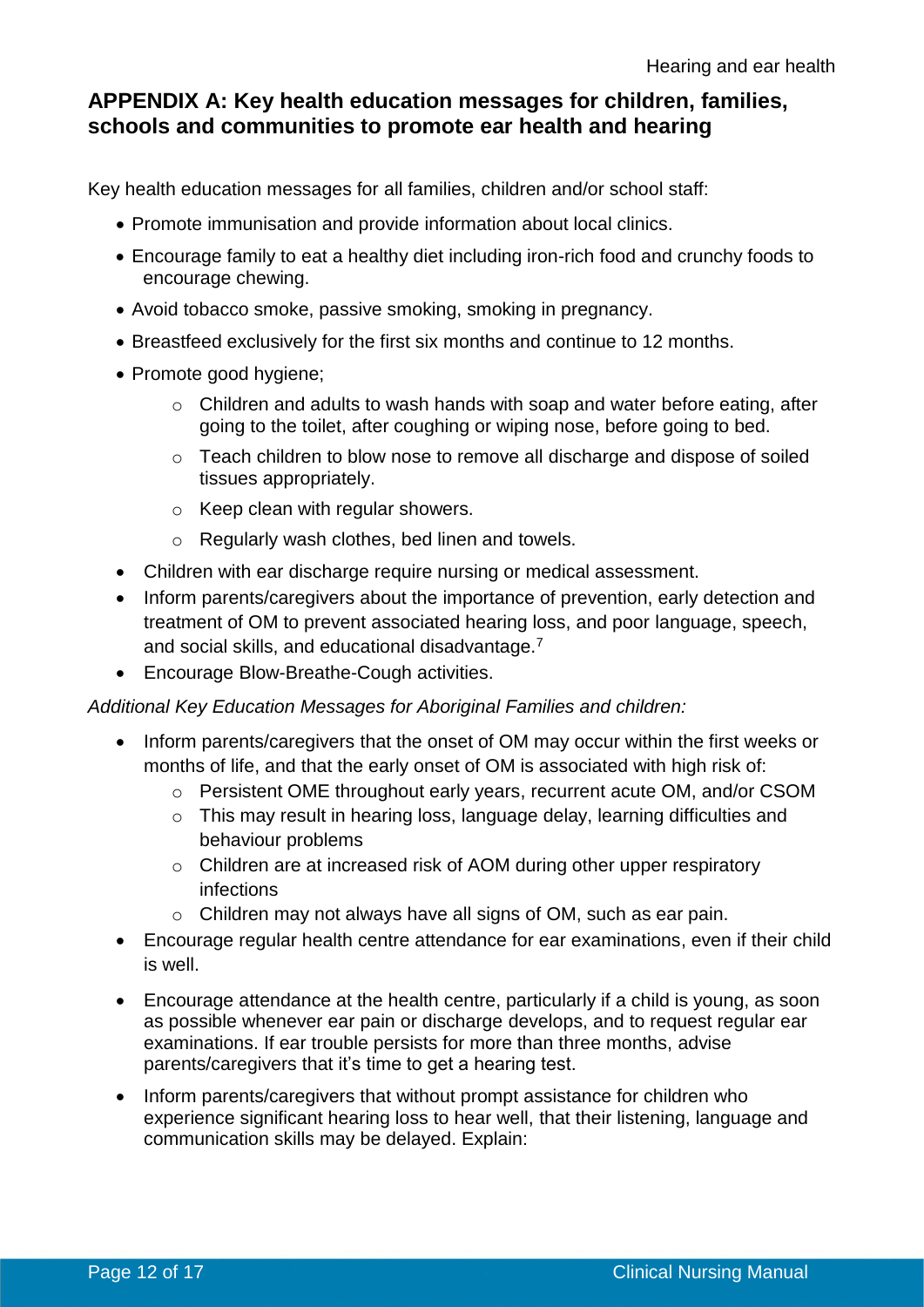- o That the first four years of life are the most important for learning language and communication skills, and that it is especially important that children hear well at this time.
- o That these skills are important for learning language, culture and traditions, and taking part in family and community life, making friends, getting along with others, learning at school, and later, getting a job.<sup>7</sup>

#### **Strategies to help children to hear and listen:**

Parents/caregivers and family are the most important teachers of language and communication skills.<sup>7</sup> Parents/caregivers can implement these strategies to assist their child to learn listening, language and communication skills:

- Speak clearly and loudly.
- Let the child watch the face of speaker.
- Use amplification for individuals in the classroom.
- Position the child in places to minimise distractions (visual and noise).
- Provide plenty of opportunities to learn speech and language (speaking to child every day, singing, reading, telling stories, reading books together etc).
- Use gestures and pictures.
- When a child has ear and hearing trouble, it's important to increase talking and listening activities at home.<sup>7</sup>

Some parents/caregivers and family may have hearing loss, and will benefit from hearingfriendly communication strategies, such as speaking clearly in a moderate pace, using plain English, rephrasing when necessary, using visual cues, and supporting discussions with visual information.<sup>7</sup>

More detailed strategies for helping children at home and in classrooms are available in: Coates et al. Aboriginal, Torres Strait Islander and Pacific Islander [Ear Health Manual.](https://gprwmf.org.au/wp-content/uploads/2019_Fourth-Edition-of-the-Aboriginal-Torres-Strait-Islander-and-Pacific-Islander-Ear-Health-Manual.pdf) Perth: Garnett Passe and Rodney Williams Foundation, 2020.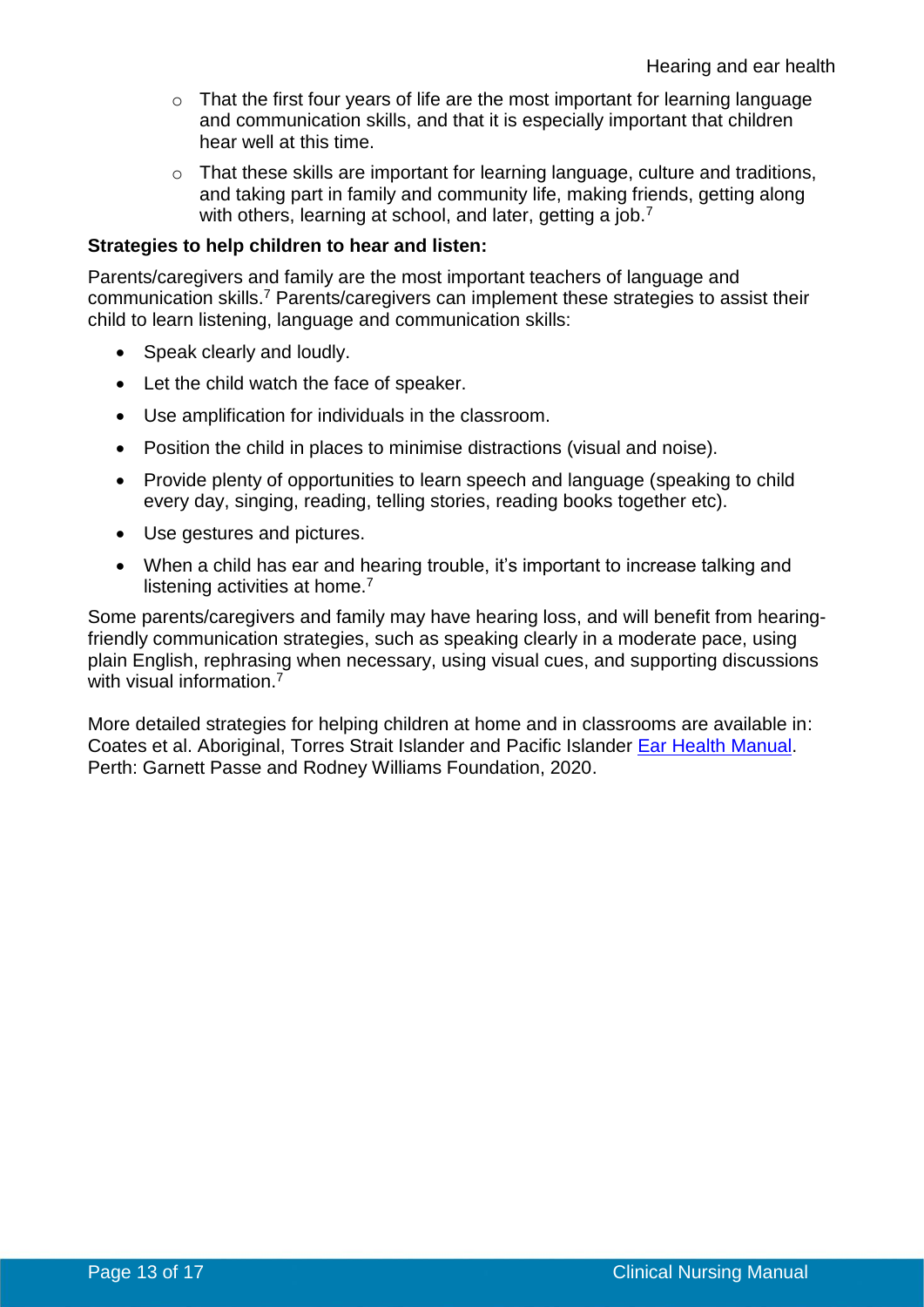| Grade             | <b>Corresponding audiometric</b><br>ISO value (in the better ear) | Performance                                                              |
|-------------------|-------------------------------------------------------------------|--------------------------------------------------------------------------|
| None or<br>Slight | 20 dB or lower                                                    | No or very slight hearing problems. Able to hear<br>whispers.            |
| <b>Mild</b>       | 21-31 dB                                                          | Not able to hear and repeat words spoken in<br>normal voice at >1 metre. |
| Moderate          | $31-60$ dB                                                        | Not able to hear and repeat words spoken in raised<br>voice at >1 metre. |
| Severe            | 61-80 dB                                                          | Not able to hear most words when shouted into<br>better ear.             |
| Profound          | 81 dB or greater                                                  | Unable to hear or understand even a shouted<br>voice.                    |

# **APPENDIX B: Grades of Hearing Loss for Children<sup>7</sup>**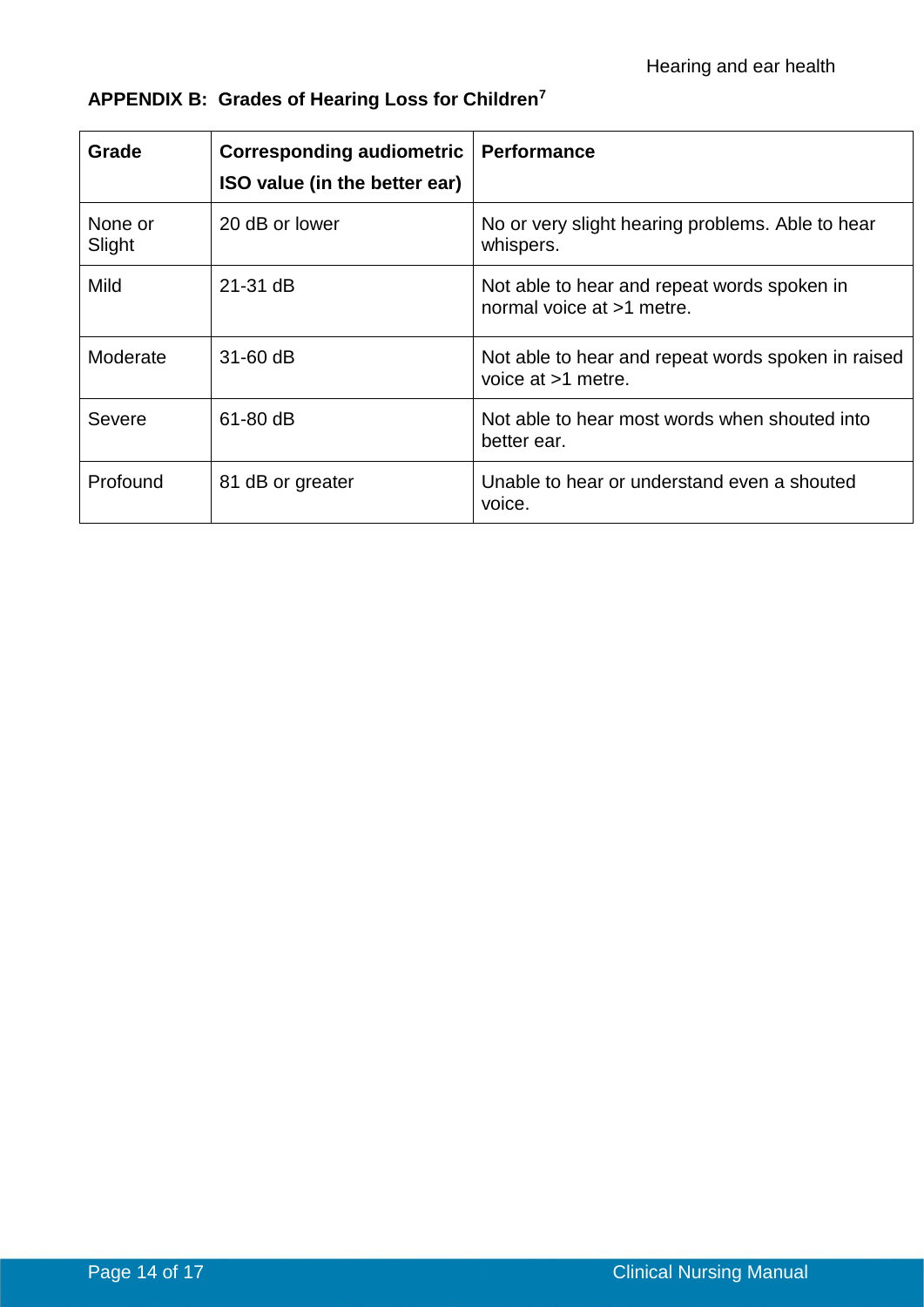# **APPENDIX C: Childhood ear disorders**

| Disorder <sup>1,9</sup>                                                                              | Main causes                                                                                                                                                                               | Signs and symptoms                                                                                                                     |  |  |  |
|------------------------------------------------------------------------------------------------------|-------------------------------------------------------------------------------------------------------------------------------------------------------------------------------------------|----------------------------------------------------------------------------------------------------------------------------------------|--|--|--|
| <b>Outer ear disorders</b>                                                                           |                                                                                                                                                                                           |                                                                                                                                        |  |  |  |
| Deformities of the<br>pinna or canal                                                                 | Congenital anomalies                                                                                                                                                                      | Diminished sound conduction                                                                                                            |  |  |  |
| Ear wax                                                                                              | Excessive wax causing a plug                                                                                                                                                              | Occluded ear canal<br><b>Hearing difficulties</b>                                                                                      |  |  |  |
| External infection of the<br>pinna                                                                   | Infection as a result of trauma<br>e.g ear piercing, insect bite,<br>eczema                                                                                                               | $\bullet$ Itching<br>• Pain<br>• Redness, swelling                                                                                     |  |  |  |
| Foreign bodies                                                                                       | Small objects, e.g. seeds,<br>beans, stones, beads or<br>insects<br>Sand<br><b>Fungal infections</b>                                                                                      | Visible in the ear canal<br><b>Hearing difficulties</b>                                                                                |  |  |  |
| Otitis externa                                                                                       | • Infection of hair follicle<br>• Poking with cotton wool or<br>other objects<br>• Humidity and moisture<br><b>Contaminated water</b><br>• Contact allergy<br>• Pre-existing skin disease | $\bullet$ Itching<br>Scaling skin or scanty discharge<br>Severe pain and redness<br>Oedema<br>$\bullet$<br><b>Hearing difficulties</b> |  |  |  |
| <b>Middle ear disorders</b>                                                                          |                                                                                                                                                                                           |                                                                                                                                        |  |  |  |
| Cholesteatoma                                                                                        | Accumulation of normal lining<br>skin of the eardrum in the<br>middle ear or parts of the<br>temporal bone.                                                                               | • Gradually increasing hearing loss<br>• White mass in the tympanic<br>membrane or middle ear.                                         |  |  |  |
| Dry perforation<br><b>Inactive CSOM</b>                                                              | Trauma<br><b>Previous infection</b>                                                                                                                                                       | Perforation of tympanic membrane<br>visible with no fluid present.<br>Hearing difficulties possible<br>depending on size.              |  |  |  |
| <b>Otosclerosis</b><br>A form of bone<br>overgrowth in the<br>middle ear (very rare in<br>children). | Unknown                                                                                                                                                                                   | • Gradual hearing loss<br>• Tinnitus<br>• Dizziness                                                                                    |  |  |  |

Continued on page 16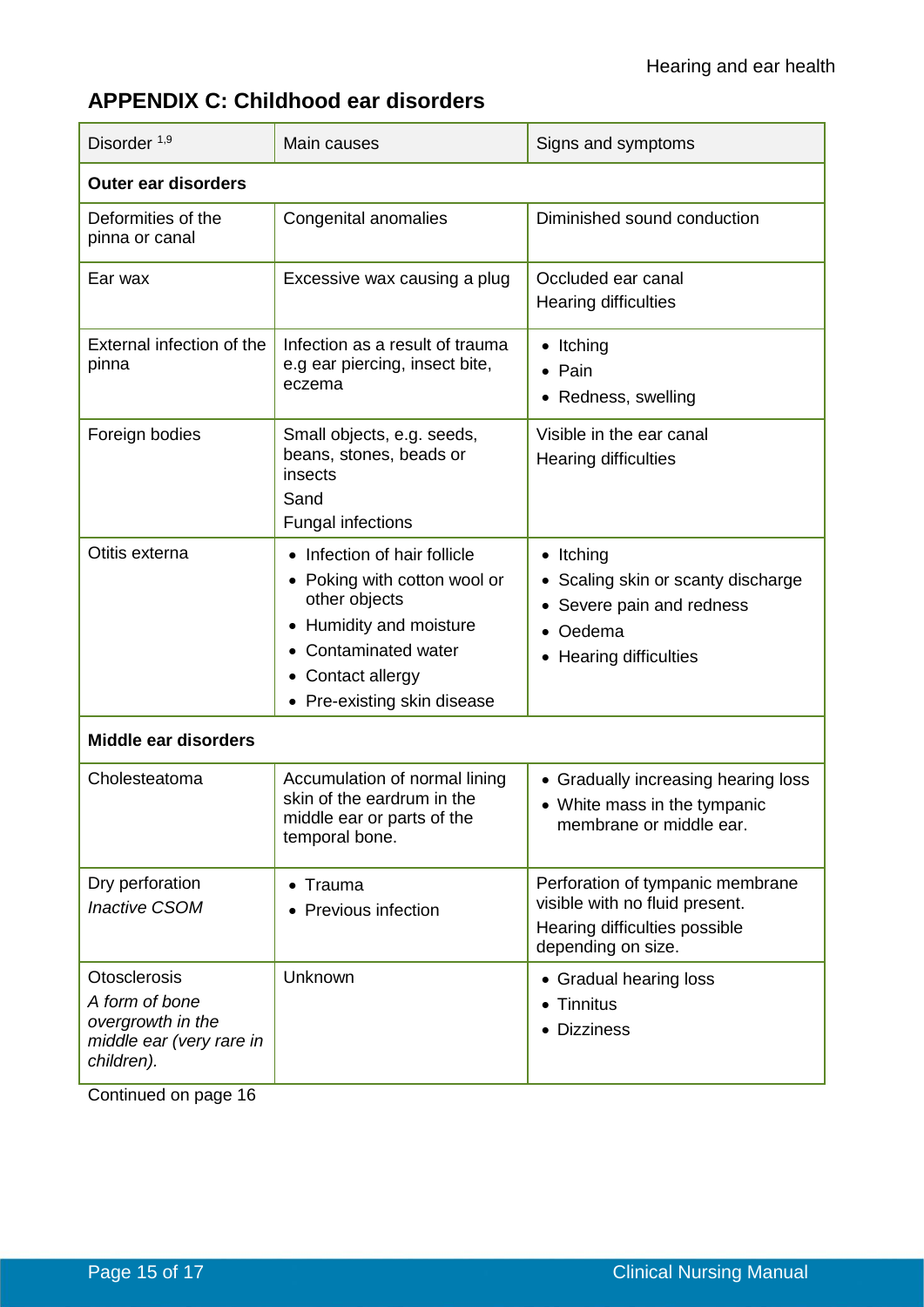# Hearing and ear health

| Disorder <sup>1,9</sup>                                                                                                                                                                                                                                                                                                                  | Main causes                                                                                                                                                                                                                                                                                            | Signs and symptoms                                                                                                                                                                                                                      |  |  |
|------------------------------------------------------------------------------------------------------------------------------------------------------------------------------------------------------------------------------------------------------------------------------------------------------------------------------------------|--------------------------------------------------------------------------------------------------------------------------------------------------------------------------------------------------------------------------------------------------------------------------------------------------------|-----------------------------------------------------------------------------------------------------------------------------------------------------------------------------------------------------------------------------------------|--|--|
| (OM)                                                                                                                                                                                                                                                                                                                                     |                                                                                                                                                                                                                                                                                                        |                                                                                                                                                                                                                                         |  |  |
| Acute otitis media<br>(AOM)<br>Acute infection of the<br>middle ear                                                                                                                                                                                                                                                                      | • Cold, allergy or upper<br>respiratory tract infection                                                                                                                                                                                                                                                | • Earache, tugging or holding ear<br>$\bullet$ Fever<br>• Irritability<br>• Redness/ bulging of eardrum<br>• Discharge of pus or fluid if ruptured                                                                                      |  |  |
| Otitis media with<br>effusion (OME)<br>Presence of middle ear<br>fluid without symptoms<br>and signs of<br>suppurative infection<br>Often referred to as<br>'glue ear'<br>Can be episodic<br>(duration< 3 months) or<br>persistent (more than 3<br>months without any<br>acute symptoms or<br>signs of inflammation) <sup>7</sup><br>ref | Cold or allergy leading to<br>٠<br>blockage of Eustachian tube<br>Dysfunction of the<br>$\bullet$<br>Eustachian tube<br>Inflammation of adenoids<br>$\bullet$<br>Infants drinking from a bottle<br>٠<br>laying down<br>Infection caused by pre-<br>٠<br>existent perforation via<br>contaminated water | • Feeling of pressure<br>• Blocked ear<br>• Tinnitus<br>• Retracted ear drum<br>• Air bubbles or fluid visible<br>• Hearing difficulties<br>• Tugging or pulling at ear(s)<br>• Loss of balance<br>• Delayed speech development         |  |  |
| Suppurative otitis<br>media (SOM) &<br>Chronic SOM (CSOM)<br>Infection of the middle<br>ear, with perforation of<br>the ear drum<br>Chronic if more than 6<br>weeks                                                                                                                                                                      | • OM with eardrum perforation<br>Inflammation from measles or<br>$\bullet$<br>scarlet fever or tuberculosis<br>Traumatic perforation with<br>$\bullet$<br>secondary infection<br>• Biofilm                                                                                                             | • Persistent discharge of mucous<br>and pus, sometimes foul smell<br>• Eardrum perforation<br>• Hearing difficulties<br>• Relief from earache<br>• Continuation or re-infection after<br>antibiotic treatment                           |  |  |
| Inner ear disorders                                                                                                                                                                                                                                                                                                                      |                                                                                                                                                                                                                                                                                                        |                                                                                                                                                                                                                                         |  |  |
| Viral infection                                                                                                                                                                                                                                                                                                                          | AOM or CSOM that spreads to<br>middle ear                                                                                                                                                                                                                                                              | Facial palsy<br>$\bullet$<br>Dizziness, vertigo<br>$\bullet$<br><b>Deafness</b>                                                                                                                                                         |  |  |
| Acoustic shock                                                                                                                                                                                                                                                                                                                           | Noisy machinery, loud music,<br>explosions etc                                                                                                                                                                                                                                                         | Mild to profound hearing impairment                                                                                                                                                                                                     |  |  |
| Trauma                                                                                                                                                                                                                                                                                                                                   | Head injury or injury to the ear                                                                                                                                                                                                                                                                       | Mild to profound hearing impairment                                                                                                                                                                                                     |  |  |
| <b>Developmental issues</b>                                                                                                                                                                                                                                                                                                              |                                                                                                                                                                                                                                                                                                        |                                                                                                                                                                                                                                         |  |  |
| (Central) Auditory<br>processing disorder <sup>16</sup><br>Deficits in neural<br>processing of auditory<br>information which are<br>not due to hearing loss.                                                                                                                                                                             | Genetic<br>$\bullet$<br>Head injury or meningitis<br>٠<br>Hearing loss /auditory<br>٠<br>deprivation<br><b>Recurrent OM</b><br>$\bullet$<br>Prenatal/neonatal factors i.e.<br>$\bullet$<br>low birth weight, prematurity,                                                                              | Difficulty localising sound<br>$\bullet$<br>Difficulty understanding spoken<br>$\bullet$<br>language, when in noisy<br>backgrounds or speech is rapid.<br>Slow oral response<br>٠<br>Frequent requests to repeat,<br>often says "What?" |  |  |